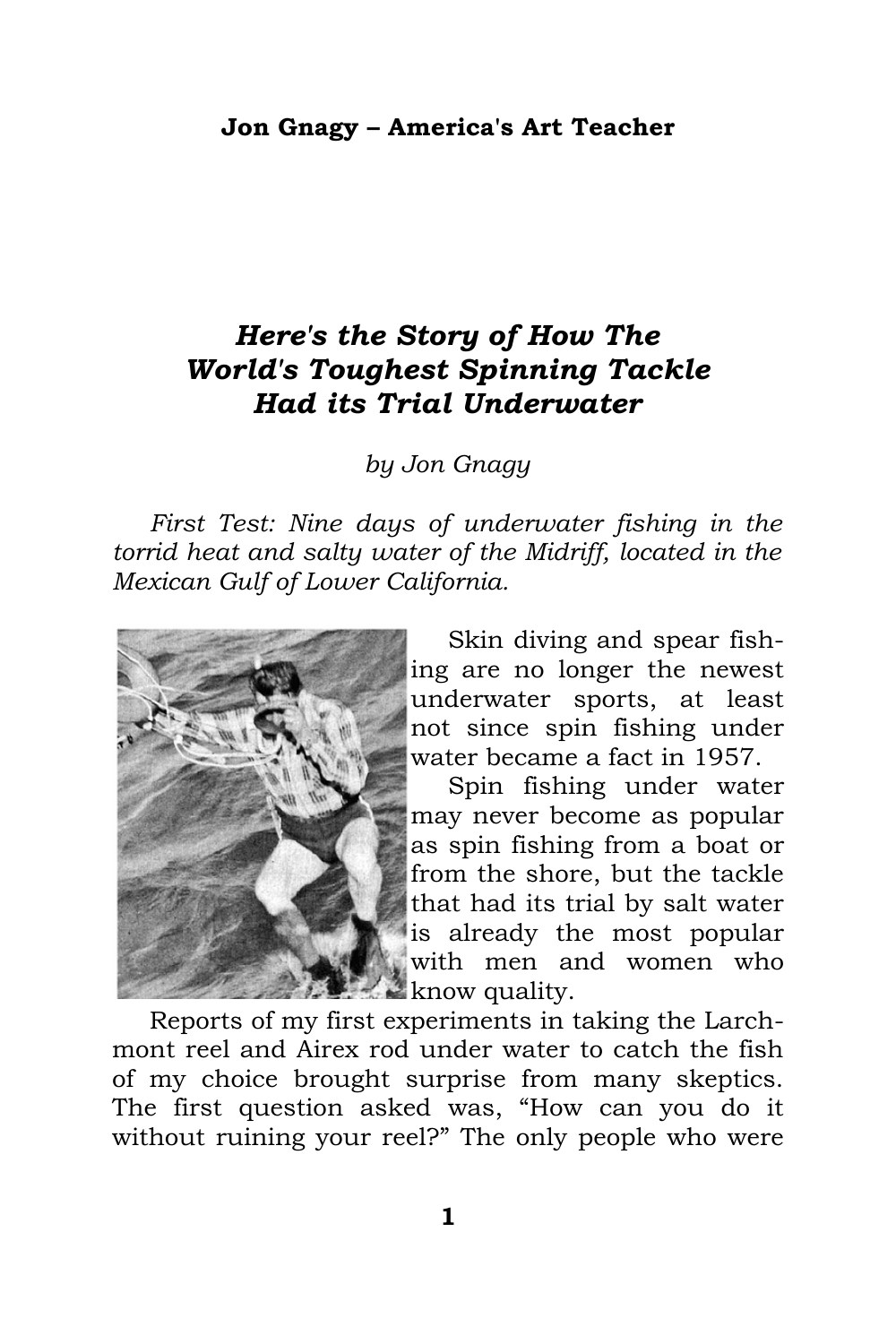## **You Are An Artist – Learn To Draw**

not surprised were the Airex engineers.

Proof of their confidence in the product they produce comes with every reel, in the form of a written guarantee. When they say the gears are guaranteed for life, they mean it.



The first experiment in taking my rod and reel underwater happened on a trip where the Bass run big and live in rocky holes around the islands of the Midriff. The experienced fishermen I went with were well-equipped to pump the pinto bass out of their lairs with heavy tackle, 80 pound test line, and wire

leaders, but I had only my light spinning outfit with 15 pound test monofilament. When a ten-to-twenty pound Pinto takes your light line and locks himself into his rocky fortress, you've just lost another lure unless you can horse him out. After losing several favorite lures, I decided to put on my face plate, snorkel, and flippers to see how these tricky rock dwellers wedged themselves in. I soon found that I could reel my way down to study the angle and pull these fighters out of their dens. For the next eight days, I took to the water and fished using this newly discovered technique. The results were terrific. My Airex spinning tackle took as many big fish as the equipment of the heavy harness boys and with never a failure.

**\* \* \* \* \* \* \* \* \* \***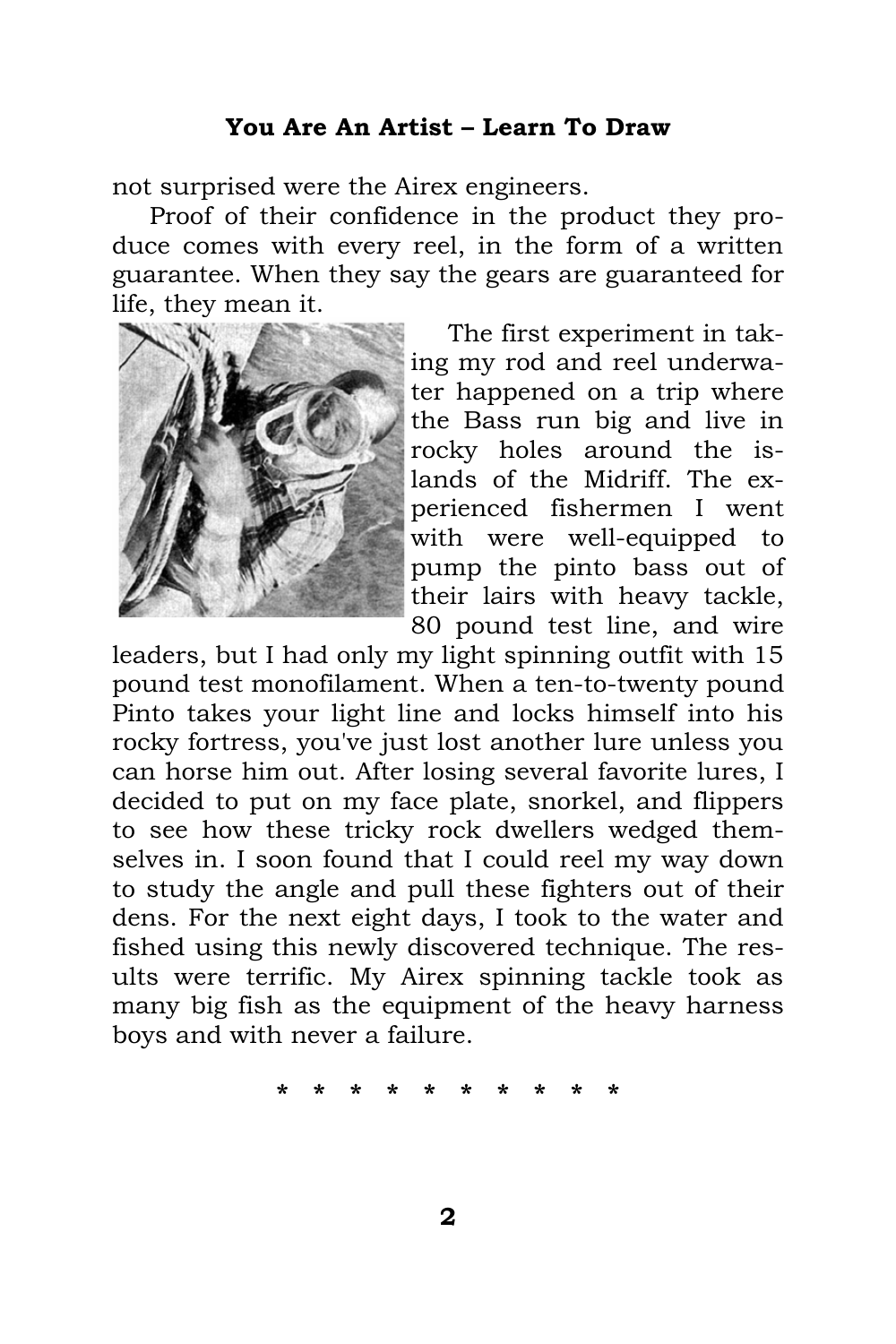## **Jon Gnagy – America's Art Teacher**

*Second Test: Eight weeks of underwater fishing in the Pacific reefs and kelp beds of Southern California at La Jolla.*

Returning to California from the gulf, I continued the underwater fishing for eight more weeks before heading East.



The rock reef and tangled kelp beds yielded many more fish to my smooth working Airex tackle. When I had a chance to try the new saltwater Master Reel it was an added thrill. This remarkable reel was engineered on the same revolutionary principles as the Larchmont but designed for heavier duty and

greater line capacity, plus being completely anodized against corrosion.

Day after day the new fishing technique proved to be the most exciting sport I have ever enjoyed. Especially with the reels that don't growl and chatter under water where sounds are greatly amplified.

**\* \* \* \* \* \* \* \* \* \***

*Third Test: Conclusive demonstrations at Montauk, Long Island of the World's Toughest Spinning Tackle.*

The occasion on which the final rests were made of the new saltwater Master Reel was a demonstration for sports writers. The group of men who write outdoor columns in the Metropolitan New York City papers and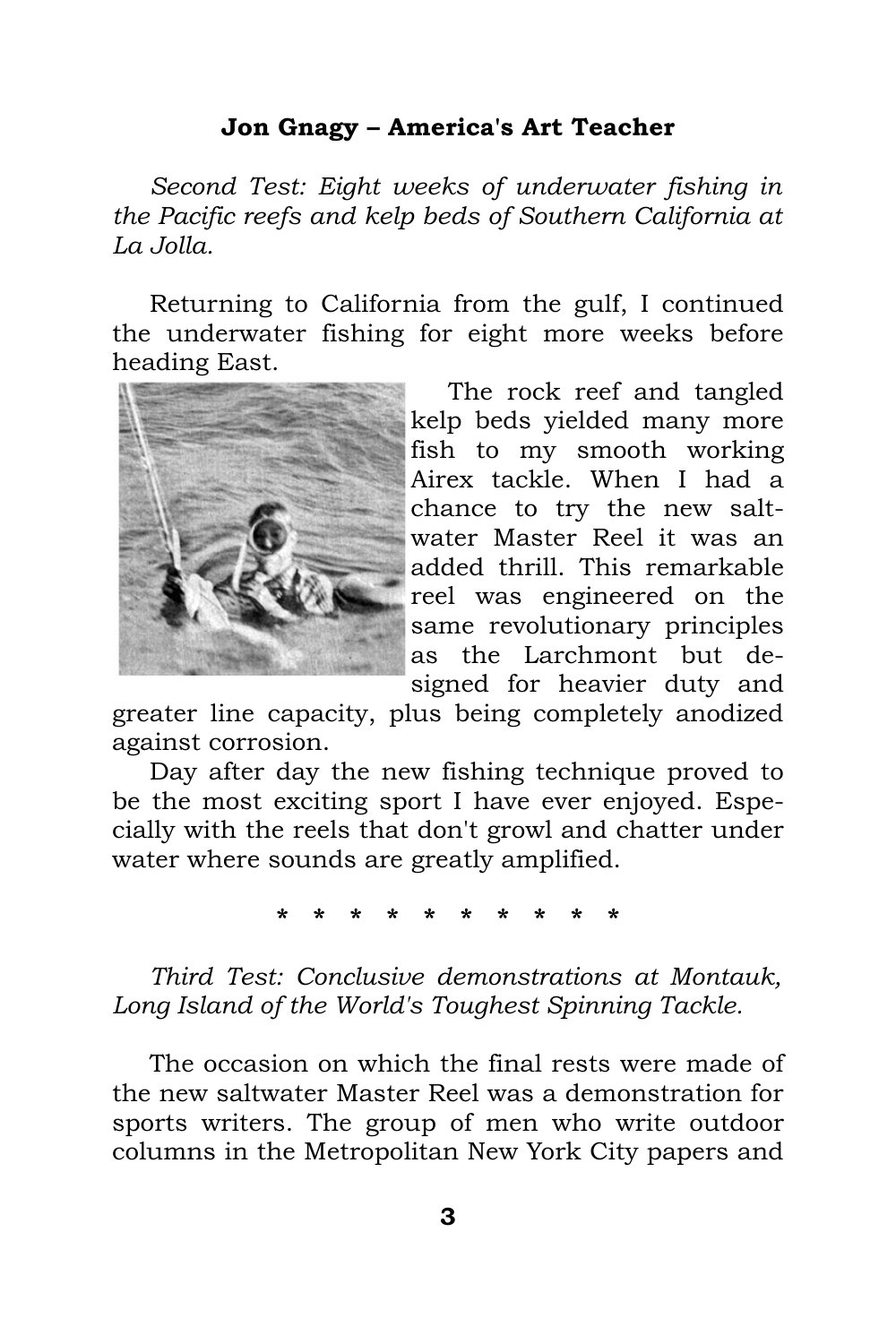fishing magazines, sailed aboard the sport-fishing boat, *The CMB*. The purpose of the demonstration was to give the final new model of the Master Reel its conclusive test before going into production.

From daybreak until noon, the new reel was pressed into use constantly taking many bluefish and striped bass. Every man aboard the boat gave the saltwater Master Reel and Airex heavy duty rod a thorough workout. Every man expressed enthusiasm for the revolutionary new spinning reel and its unique features. The exclusive quadrant brake that can be preset for any line test and the change of tension that comes easily with the flick of the finger. They all approved the greater line capacity and admired its eye appealing styling, as well as the muffled tune of the perfectly meshed gears.

Then came the toughest proof. Its ability to operate under cold salt water without stiffening in action while playing a 35 pound fish.



The underwater method of fishing is this: Equipped with the usual skin divers mask, fins, and snorkel, plus a small rubber float tied to the rod butt with 5 feet of light strong cord. The float insures against

loss of the tackle in deep water.

When the fisherman sees the fish of his choice, he raised his arms and rod above the surface and casts, then ducks under to watch the fish take the lure.

As one sports writer summed up the demonstration: "Whatever our artist friend wanted to prove, he did so in spades for our money."